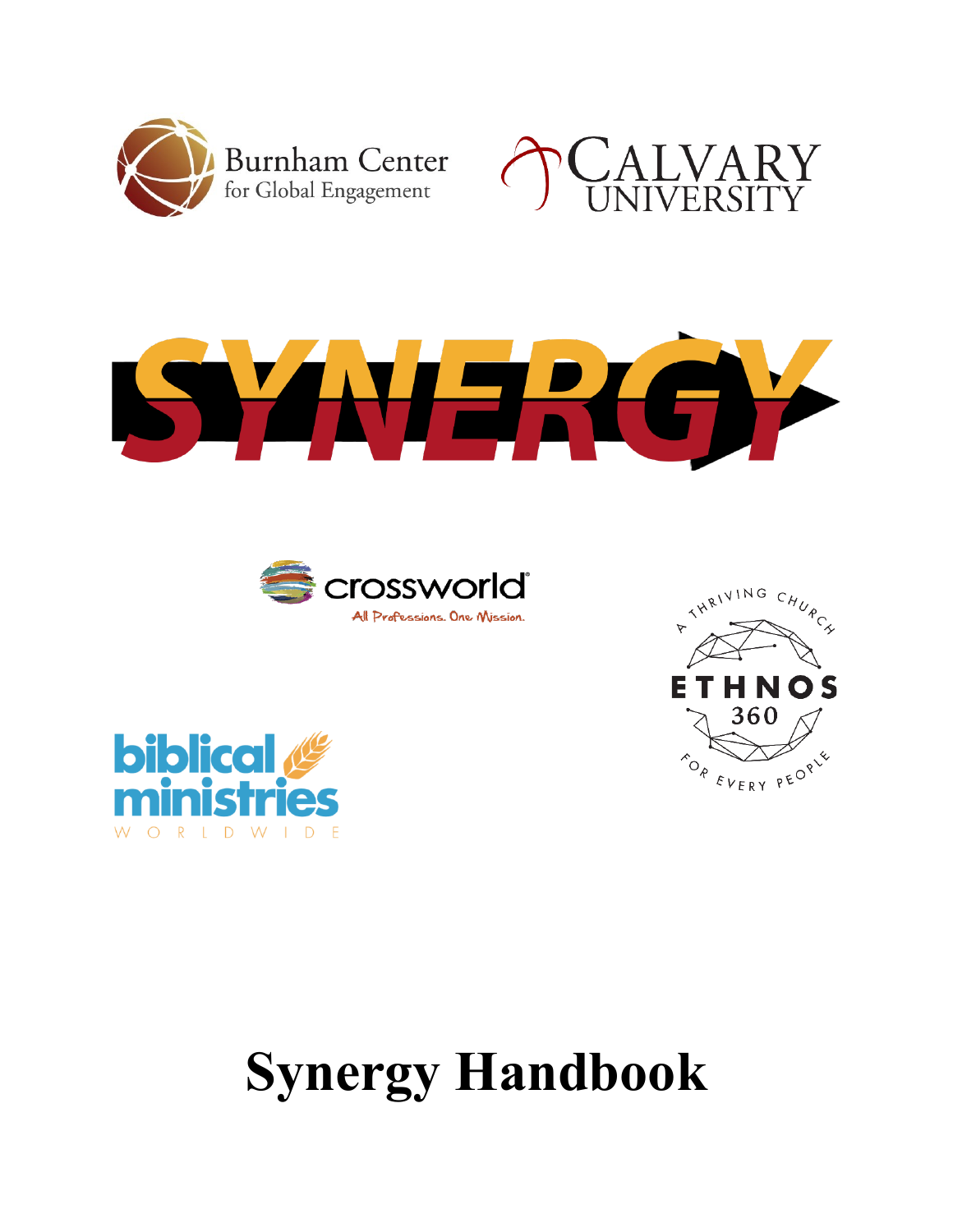# syn·er·gy ˈsinərjē/

*Noun "*the interaction or cooperation of two or more organizations, substances, or other agents to produce a combined effect greater than the sum of their separate effects."

*synonyms:* cooperative interaction, cooperation, combined effort, give and take

Synergy is a cooperative effort available through the Burnham Center for Global Engagement as part of multiple programs at Calvary University. The word synergy, as noted above, refers to cooperation between two or more organizations. That is exactly what this option entails.

Through Calvary's relationships with several mission agencies students have the option of progressing immediately to the mission field through taking specific coursework in conjunction with a chosen missions agency's existing training program.

To date, 3.1 Billion people around the world have little to no access to the message of the gospel. The Burnham Center exists to release biblically prepared, cross-culturally trained Christians to engage people with the gospel right where they live and see that number move towards zero.

Synergy is one way that we are making that happen.

Specifics:

Twelve hours of coursework is available as an elective that will be done in conjunction with Calvary University and the chosen mission agency. Agencies that have agreed to partner with Calvary in this program include: Biblical Ministries Worldwide, Crossworld, and Ethnos360. No doubt, more will be added. The details of the program vary with each mission agency, however the coursework completed is the same.

In the spring semester of their Sophomore year students who choose this option will decide on which missions organization they want to work with. They will then apply with that agency, enroll in their first Intercultural Methods course and begin the process of being approved by that agency.

Through subsequent coursework the student will be trained by that agency in addition to courses they are taking at Calvary, choose a field to serve in, begin the support raising process and continue to progress towards graduation and field departure. This option will allow students to FastTrack to the mission field so they can begin fulfilling their calling to reach the nations for Christ.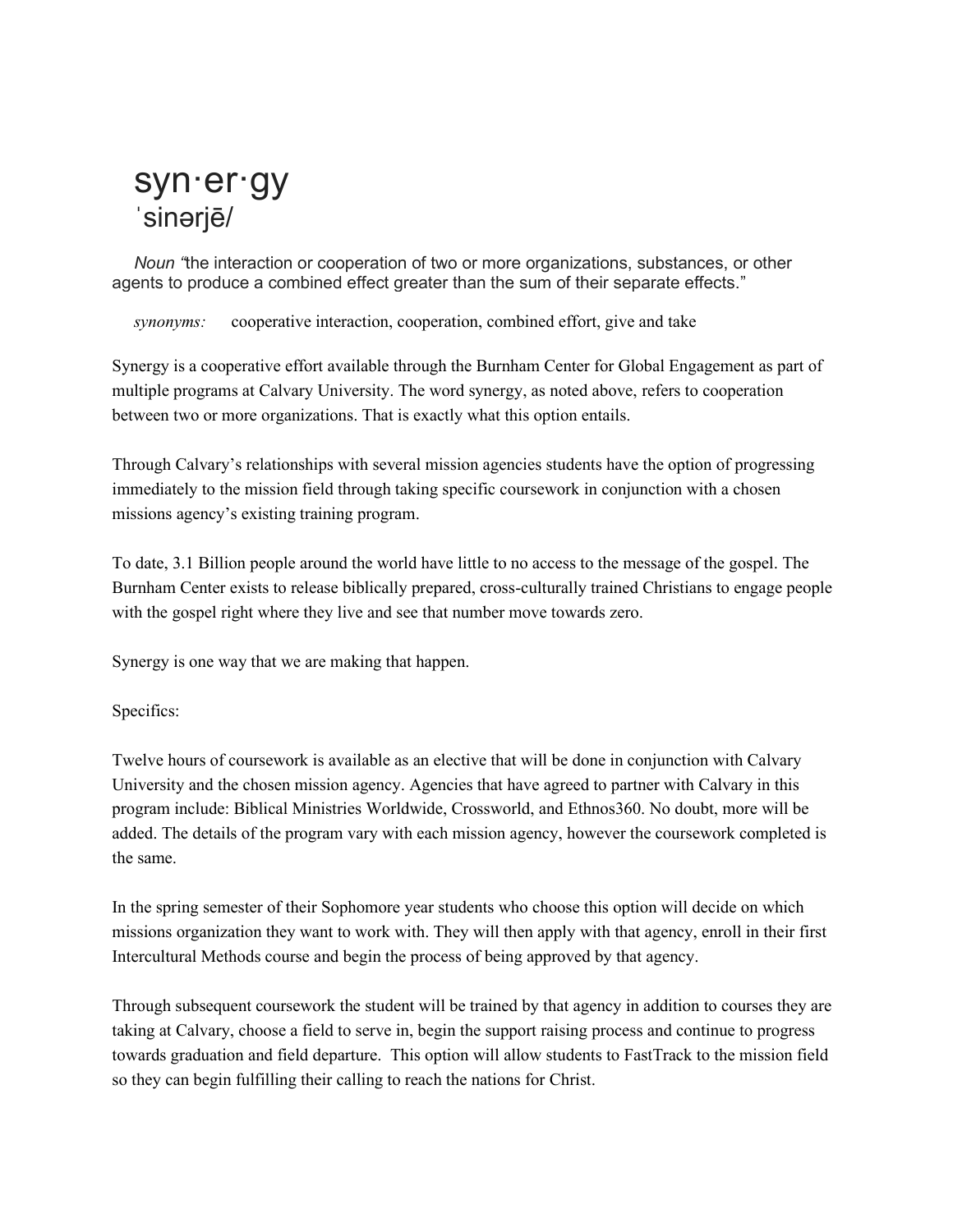Courses involved:

IC361 Intercultural Methods I IC362 Intercultural Methods II IC363 Intercultural Methods III IC364 Intercultural Methods IV

Additional courses may be involved as a part of some Synergy options

Internships Wayumi Course Senior Seminars Area Studies

Handbook:

- a. The purpose of this handbook is to provide additional information regarding the fulfillment of the Intercultural Methods course requirements pertaining to the Synergy Option at Calvary University.
- b. This handbook is a companion to the Intercultural Studies Methods Syllabi. The Syllabi should be consulted for requirements directly pertaining to assignments and passing each course.
- c. The student has a variety of options for completing their Methods courses, this Handbook is intended to lay out the full scope of how those options can be fulfilled pertaining to the 4 Methods courses. Some additional opportunities may be available for field studies and Internships.

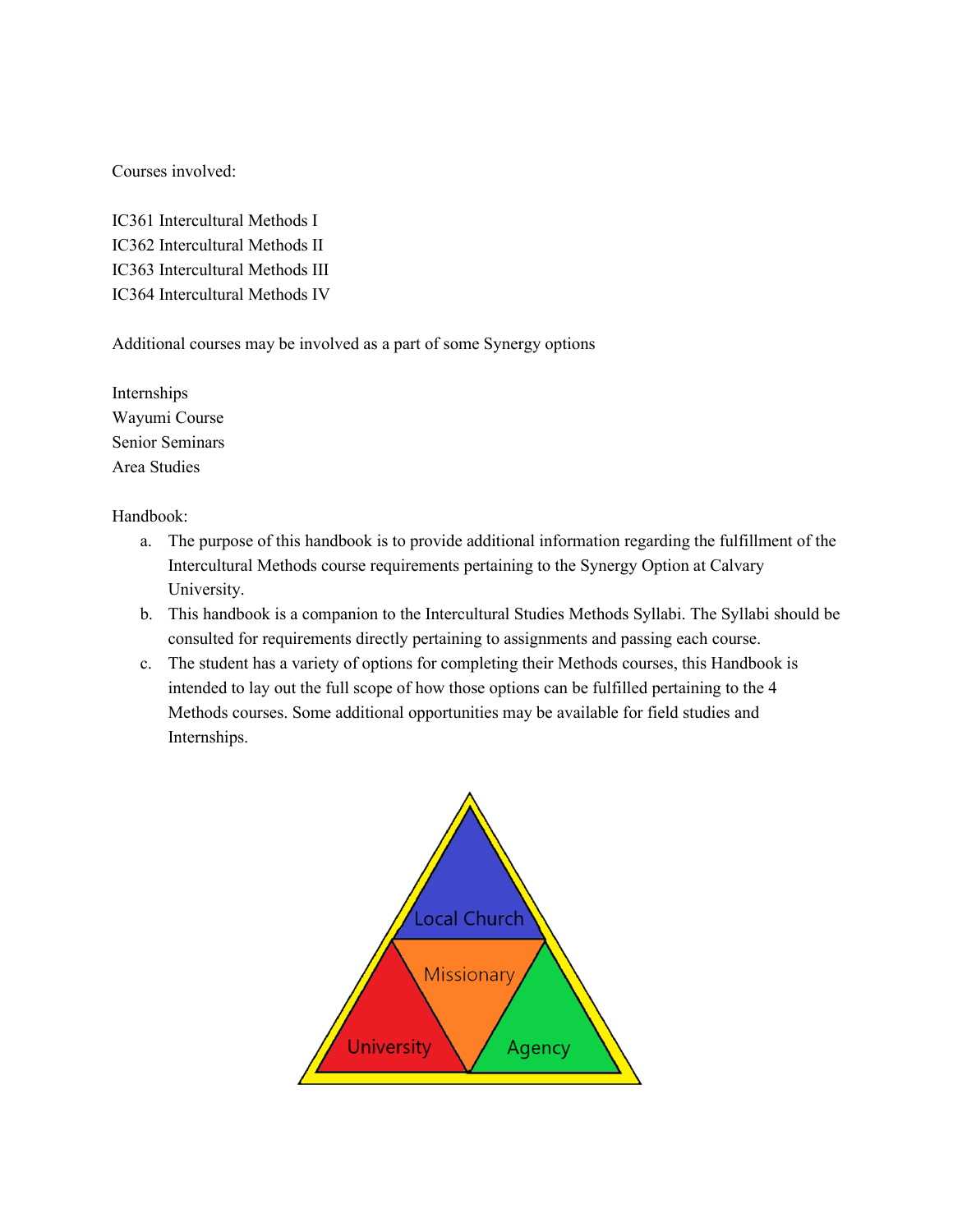

#### About Crossworld

Located in Kansas City, MO; Crossworld's main emphasis is engaging the world's least reached marketplaces through business as missions strategies. Crossworld focuses on placing professional in the marketplace who can both work and reach the lost through a focus on discipleship. Crossworld's location makes them an ideal partner for Synergy.

In addition Crossworld's opportunities make them the ideal choice for students interested in a business as missions model of ministry. Crossworld is also our premier ministry partner for TESOL opportunities, included especially their teaching opportunity in Thailand. TESOL students are highly encouraged to consider Crossworld.

#### Application Process

Step 1 – Fall Semester of Sophomore Year – Begin thinking about what organization you wish to complete Synergy with.

Step  $2 -$  Fill out the request to participate form (attached) – Due to the Intercultural Studies Program Director by the beginning of the Spring Semester.

Step 3 – Complete the organizations application process. For Crossworld this can be done online after requesting a link. This must be entirely completed by February 15<sup>th</sup> in order to be accepted into the June Crossworld Training.

Step 4 – Once the student is accepted by the organization the supervisor must fill out the Supervisor's Approval for Synergy form and return it to the Intercultural Studies Program Director.

Each of the four Crossworld Training courses includes a one-week resident program on the Crossworld campus and pre- and post-course assignments. The content of these courses is explained in a document from Crossworld.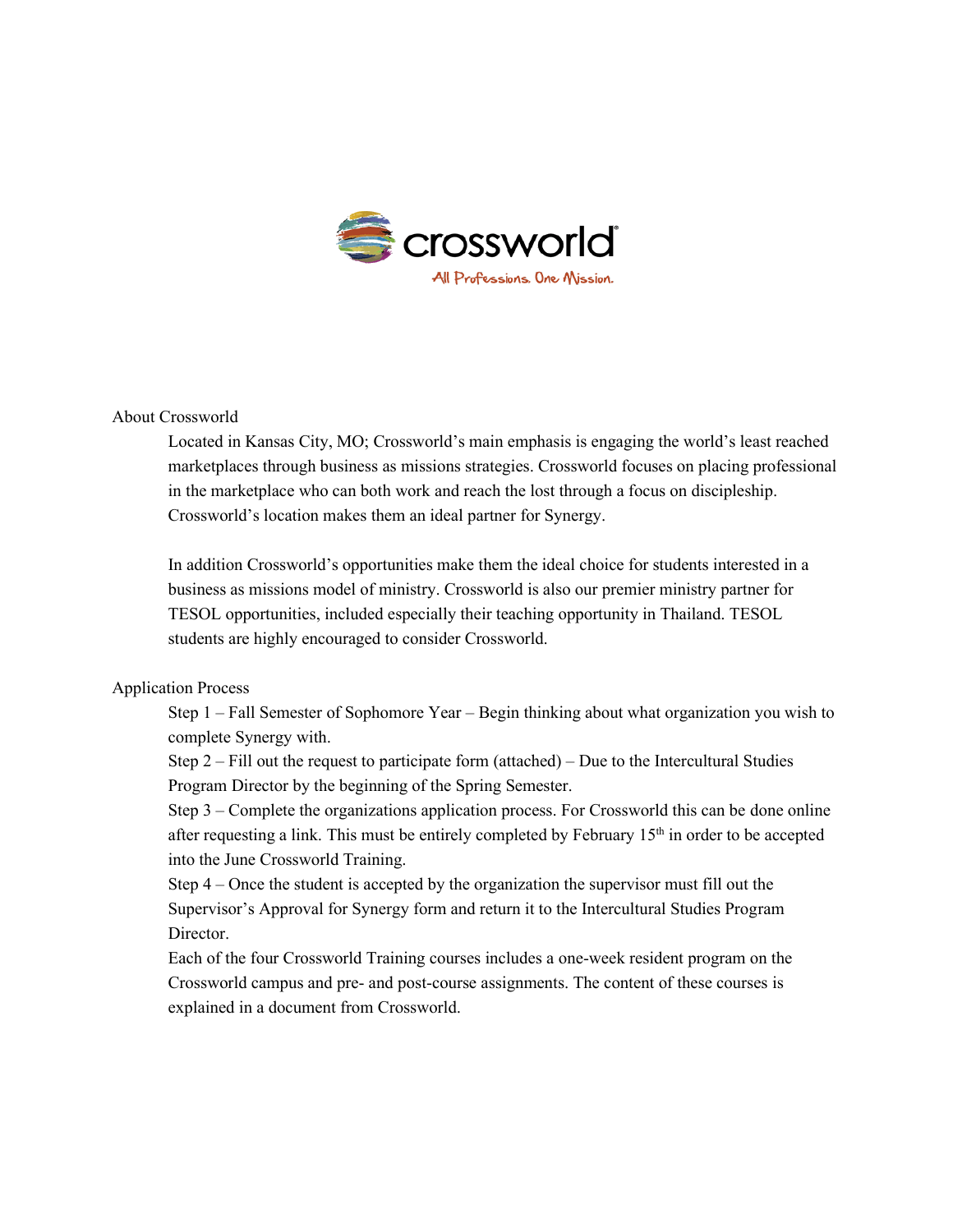#### Financial Process

In addition to your registration fees for the course IC361 and following there is a fee for the cost of Crossworld's Training program. It includes the cost of room and board and other expenses during your stay on Crossworld's campus. Financial arrangements for this course must be completed prior to beginning the Crossworld training program in June or in November. This fee is to be paid directly to Crossworld. Scholarships are available to help students pay for their Calvary coursework, contact the Intercultural Studies Program Director for info.

Timeline for Completion of Synergy-Crossworld. Specific dates depend on the year of completion. Students should arrange other courses as necessary to complete their degree. See below. Crossworld's training is offered in June and November so the program will vary depending on the students start date

Freshman Year – Express interest in the program and learn more about the options available.

Sophomore/Junior Year

- Application completed by February 15 of Sophomore Year
- Acceptance March of Sophomore Year
- Complete Pre CO-Sessions prior to either the June or November Candidate orientation.
- Attend Candidate Orientation in June or November.
- Complete Post CO sessions with Crossworld
- Register for IC361 and IC362 for the following semester after Candidate Orientation.
	- o Cycle 2/3 if attending CO in June
	- o Cycle 4/5 if attending CO in November
- Complete coursework for IC361 and IC362.
- Begin partnership development (support raising)

Junior/Senior Year

- Attend PDO in June or November. (Dependent on invitation and progress towards support raising)
- If completing an internship do so July/August of this year.
- Register for IC363 for the following semester after PDO
	- o Cycle 2/3 if attending PDO in June
	- o Cycle 4/5 if attending PDO in November
- Complete coursework for IC363
- Continue partnership development (support raising)

#### Senior Year

- Complete Culture Bound training through Crossworld
- Register for IC364 the same semester as Culture Bound training.
- Complete IC364 coursework

#### Graduate and go!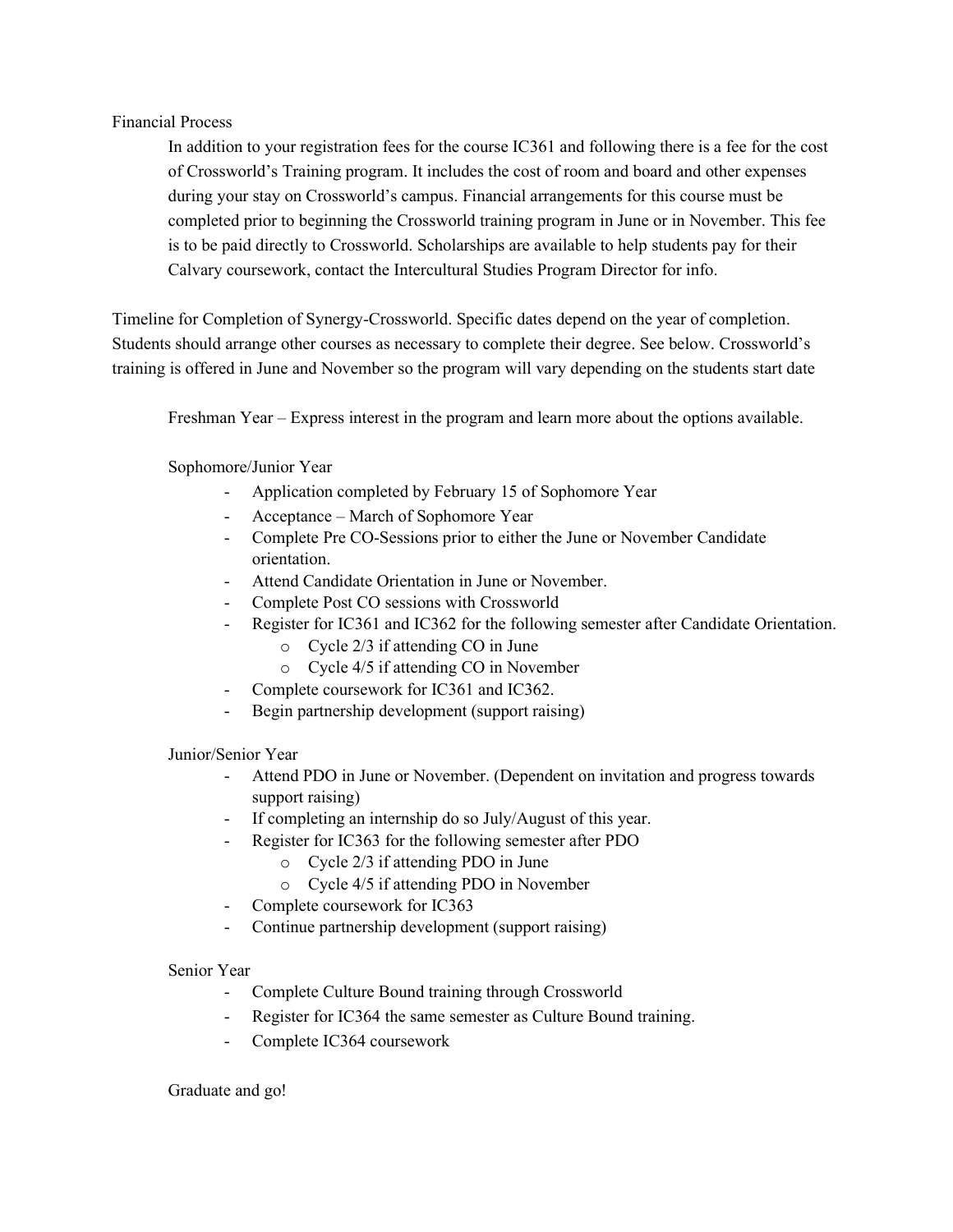Point of contact for student supervision and evaluation Bill Fuller: [Bill.fuller@gocrossworld.org](mailto:Bill.fuller@gocrossworld.org) Natalie Marmon: [natalie.marmon@gocrossworld.org](mailto:natalie.marmon@gocrossworld.org) Kyler Keith: [kyler.keith@gocrossworld.org](mailto:kyler.keith@gocrossworld.org)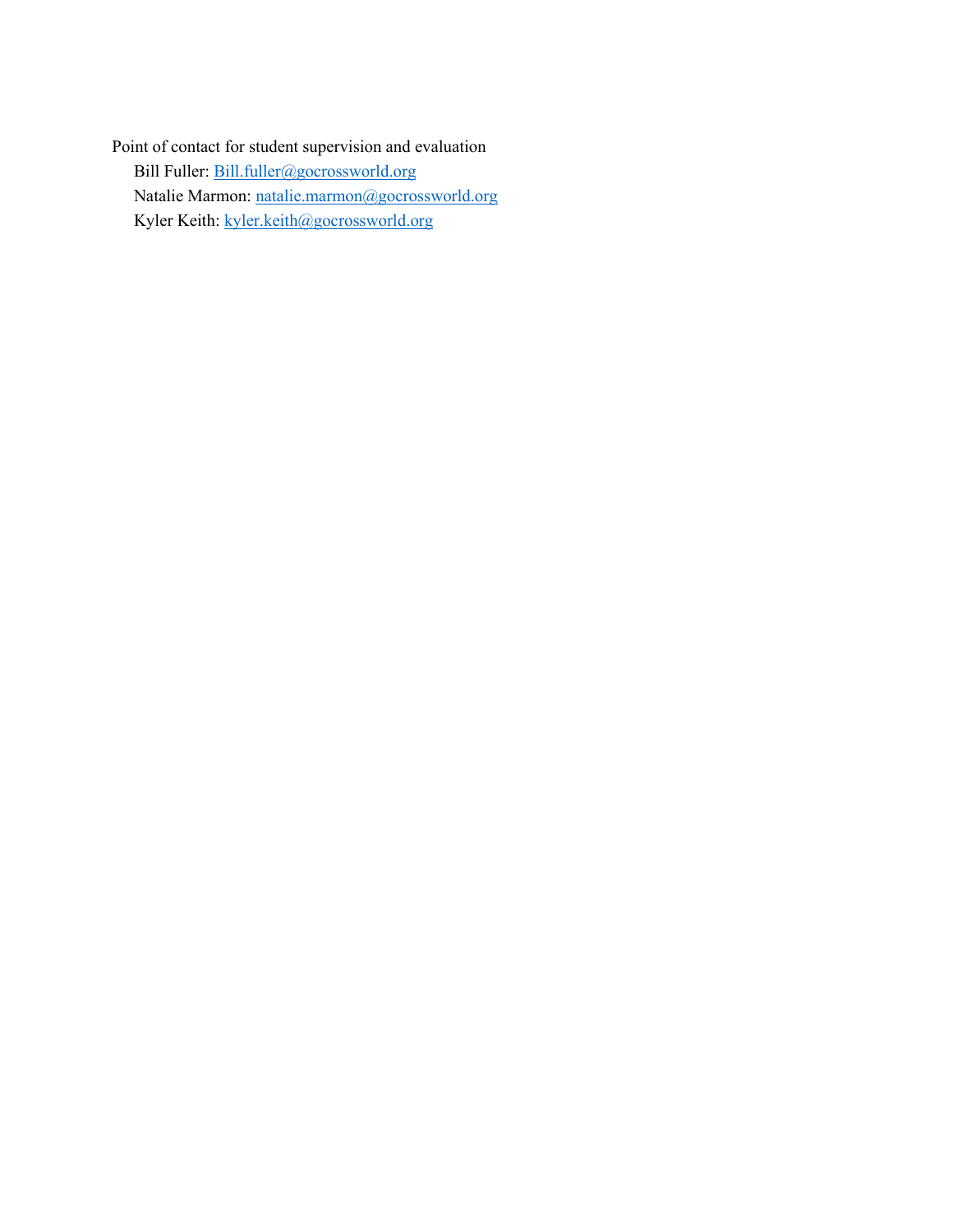

#### About Ethnos360

Ethnos360 (formerly New Tribes Mission) has been working among the unreached tribal people of the world for many years. The focus of Ethnos360's ministry is church planting among unreached tribal peoples. They also, are involved in translation work and have an aviation component.

Completing Synergy with Ethnos360 entails spending two years of the student's college career at the Missionary Training Center in Roach, MO. Owing to the longer and more specialized training that a prospective missionary receives with Ethnos360 a student who wishes to participate in the program must understand that completing it will automatically require five years total as opposed to the typical four years for a college degree. A student who is considering this route is strongly advised to take classes at Calvary during every cycle in order to ensure that their time at the MTC is not too strenuous.

#### Application Process

Step 1 – Fall Semester of Sophomore Year – Begin thinking about what organization you wish to complete Synergy with.

- Students interested in Ethnos360 are highly encouraged to take the Wayumi Course over Spring Break of either their Freshman or Sophomore years.

Step 2 – Fill out the request to participate form (attached) – Due to the Intercultural Studies Program Director by the beginning of the Spring Semester of the Sophomore year.

Step 3 – Complete the organizations application process.

To get started fill out the preliminary questionnaire here:

<https://ethnos360.org/training/missionary-training-center/>

The candidate has to fill out a preliminary questionnaire, and then they fill out an application, provide references, do a medical exam, and have a background check

Step 4 – Once the student is accepted by the organization the supervisor must fill out the Supervisor's Approval for Synergy form and return it to the Intercultural Studies Program Director.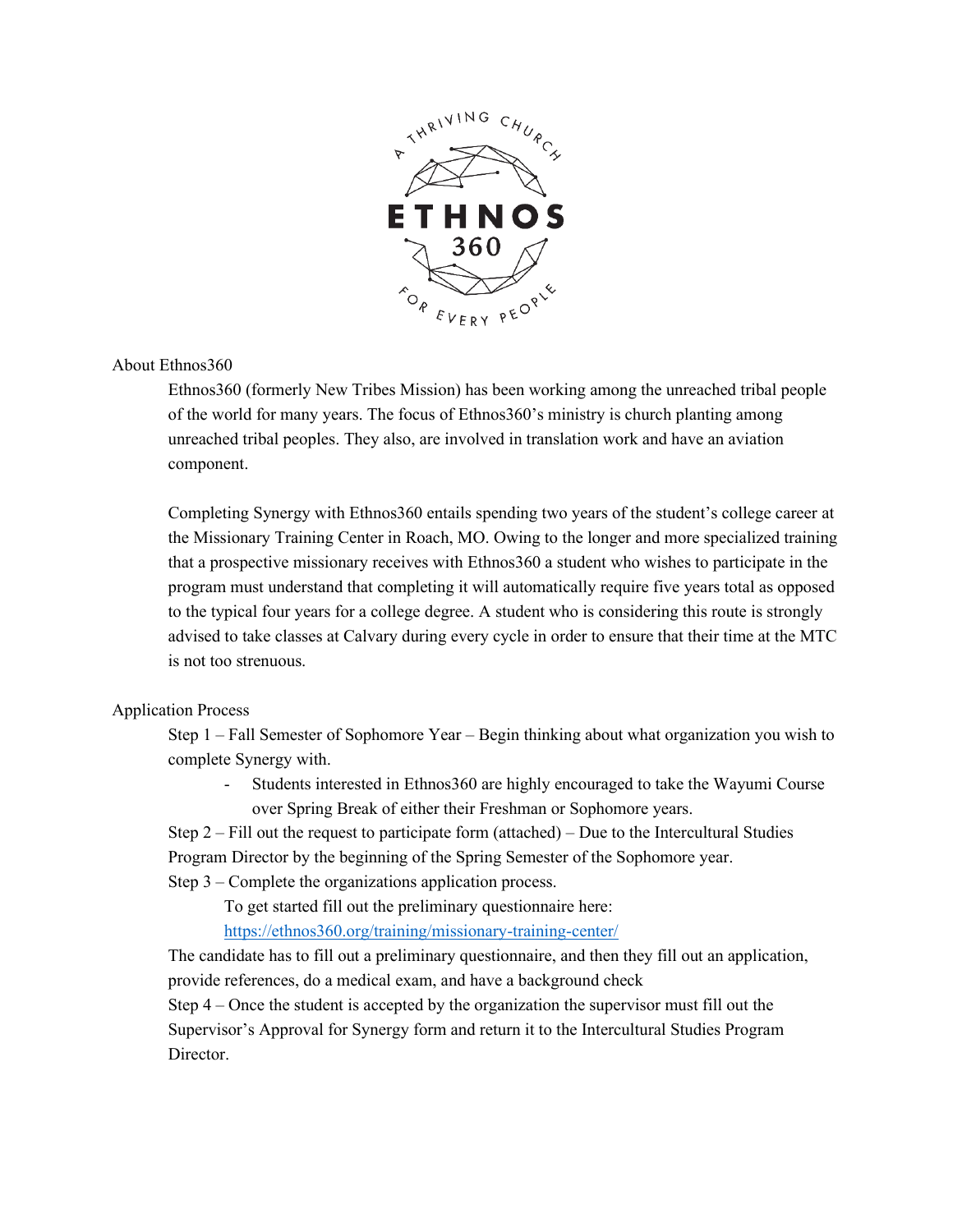Financial Process

In addition to your registration fees for the course IC361 and following there is a fee for the cost of Ethnos360's Training program. It includes the cost of room and board and other expenses during your stay on their campus. Financial arrangements for this course must be completed prior to beginning the training program. Any fees or related costs owed to Ethnos360 are the student's responsibility and are to be paid directly to them.

Timeline for Completion of Synergy-Ethnos360. Specific dates depend on the year of completion. Students should arrange other courses as necessary to complete their degree. Students are highly encouraged to take courses over the summer early on in order to complete program in 5 years.

First Year – Express interest in the program and learn more about the options available. Second Year

- Complete Synergy Application (attached) and pastoral reference Due January
- Wayumi course over Spring Break if not taken during Freshman year.

Third Year

- Spring Junior year begin Ethnos360 application process
- Enroll in IC361 for Fall Semester of Senior year.
- Summer support raising for MTC

Fourth Year

- Fall MTC Semester 1 (IC361)
	- o MTC Semester 1 (IC361)
	- o Additional Blended courses as necessary
	- o Enroll in IC362 for Spring
- Spring MTC Semester 2 (IC362)
	- o Additional Blended Courses as necessary
	- o Enroll in IC363
	- o Enroll in IC452 Internship or comparable depending on program

#### Summer

- Internship or comparable course depending on program
- Strongly advised to consider Ethnos 360's Interface program
- Consult with Ethnos360 for alternative options

Fifth Year

- Fall MTC Semester 3 (IC363)
	- o Additional Blended Courses as necessary
	- o Enroll in IC364
	- o Enroll in IC459 or comparable course depending on program
- Spring MTC Semester 4 (IC364)
	- o Additional Blended Courses as necessary
	- o IC459 or comparable course depending on program

#### Graduate/GO!

Point of contact for student supervision and evaluation

Brian Holmquist – brian holmquist@ntm.org

Dave Mough (Director of Education) – dave  $m \omega$ <sub>mough</sub> $@n \text{tr.}$ org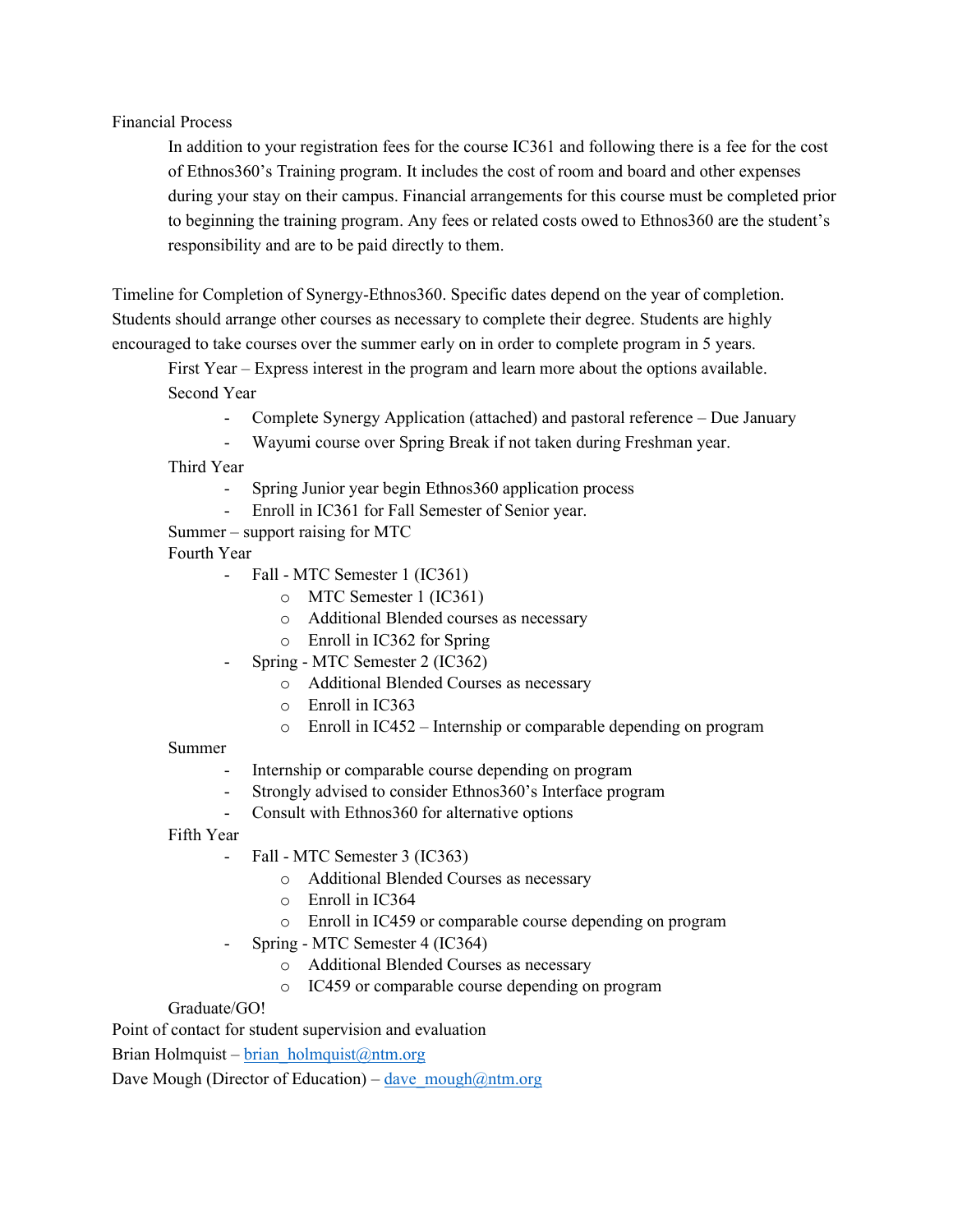

#### About Biblical Ministries Worldwide

BMW was formed in 1988 from two post-WWII mission agencies, one focused on the Pacific and South America, and the other on Europe. They now have more than 500 missionaries focused primarily on church-planting in 47 countries, have maintained steady growth over the past two decades (remarkable), and are financially strong. All administrators are former missionaries, and see themselves as mentors and guides, viewing the mission as a family rather than an organization.

BMW is involved with pioneering mission work among unreached people groups in Africa, Asia, Indonesia and the Pacific islands. A large portion of the mission family does partnering missions in previously reached but needy countries (like Western Europe), strengthening national churches, helping churches plant churches, and training national leaders formally and nonformally. BMW also has a growing network of tentmakers around the world.

#### Application Process

**Step 1** – Fall Semester of Sophomore Year – Begin thinking about what organization you wish to complete Synergy with.

**Step 2** – Beginning of the Spring Semester – Fill out the request to participate form (attached) and submit it to the Intercultural Studies Program Director, along with the pastoral reference. **Step 3** – Complete the organization's application process. For BMW, you simply fill out the "Preliminary Form" online. [https://www.biblicalministries.org/serve/opportunities/career/.](https://www.biblicalministries.org/serve/opportunities/career/) When filling out the form, be sure to indicate that you are a Calvary University student in the Synergy program. They will walk you through the rest of the application process.

**Step 4** – Once you are accepted by BMW, the supervisor must fill out the *Supervisor's Approval for Synergy* form and return it to the Intercultural Studies Program Director.

Each of BMW's Training courses includes a two-week residential program on the BMW campus just north of Atlanta, GA, and pre-seminar reading assignments. The content of these courses is explained in a document from BMW.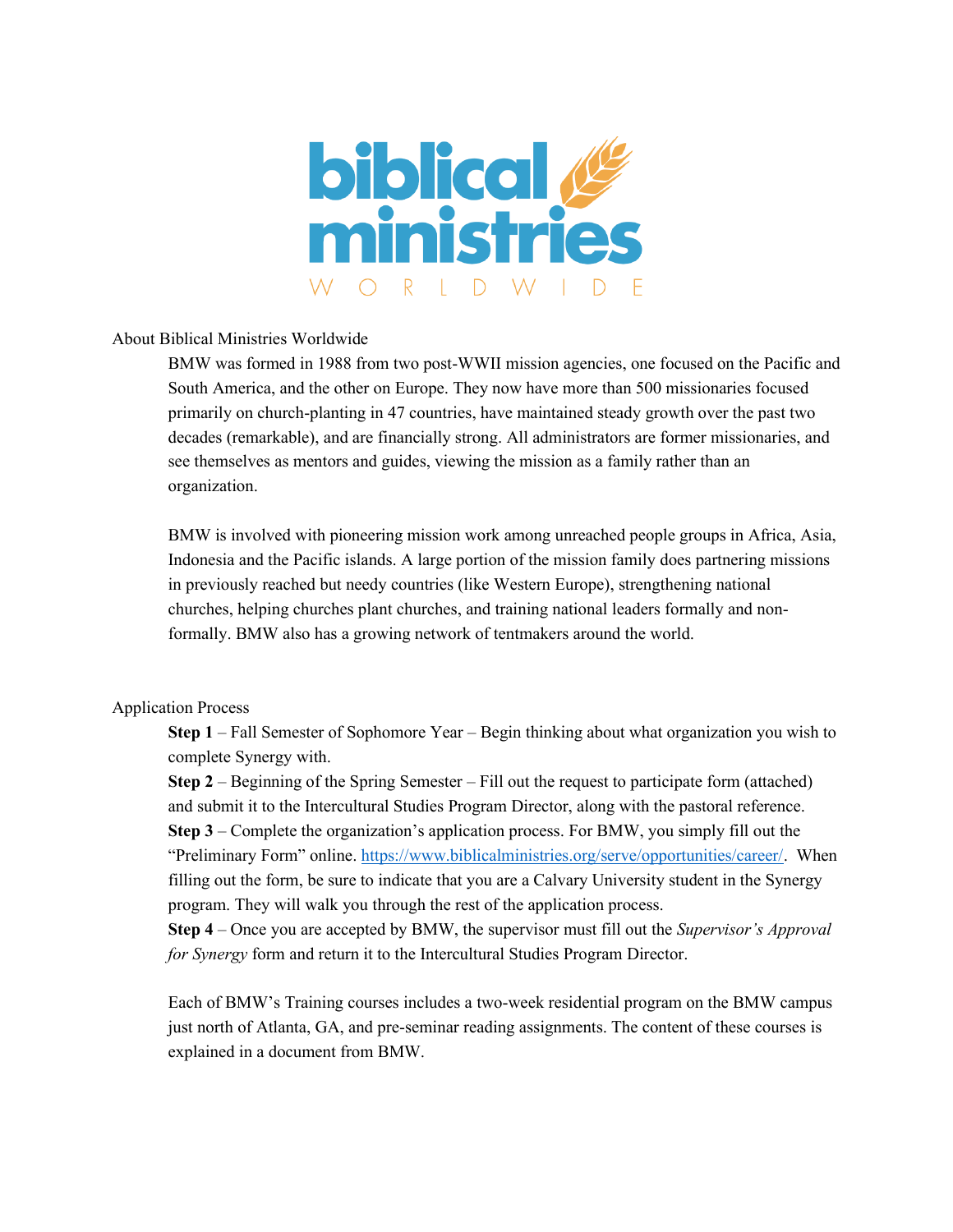#### Financial Process

In addition to your registration fees for the course IC361 and following there is a fee for the cost of BMW's Training program. It includes the cost of room and board and other expenses during your stay on their campus. Financial arrangements for this course must be completed prior to beginning the training program. Any fees or related costs owed to BMW are the student's responsibility and are to be paid directly to them.

#### Timeline for Completion of Synergy-BMW.

Specific dates depend on the year of completion. Students should arrange other courses as necessary to complete their degree. Students are highly encouraged to take courses over the summer early on in order to complete the program in 4 years.

First Year – Express interest in the program and learn more about the options available. Second Year

- Fall
	- o Complete Synergy Application and pastoral reference due to Intercultural Studies Program Director by January.
- Spring
	- o February fill out the "Preliminary Form" online for BMW. <https://www.biblicalministries.org/serve/opportunities/career/>When filling out the form, be sure to indicate that you are a Calvary University student in the Synergy program.
	- o BMW will follow up with you regarding the rest of the application process.
- Summer
	- o IC 361, Methods I What BMW calls **Candidate Seminar**, normally during the second and third weeks of July between Sophomore and Junior years (register for IC361 for Cycle 2, 3)

#### Third Year

- Fall
	- o November 1 Let BMW know you will attend January training
- **Spring** 
	- $\circ$  IC362, Methods II Normally during the second week of January (Saturday-Friday), attend **Rel8 Seminar** at BMW in Lawrenceville, GA
	- o May 1 Let BMW know you will attend Field Prep Seminar
- Summer
	- o IC363, Methods III What BMW calls **Field Prep Seminar**, normally during the second and third week of July (paralleling Candidate Seminar) between Junior and Senior years
	- o IC459 **On-Field Internship** or comparable course depending on program (May, June or August)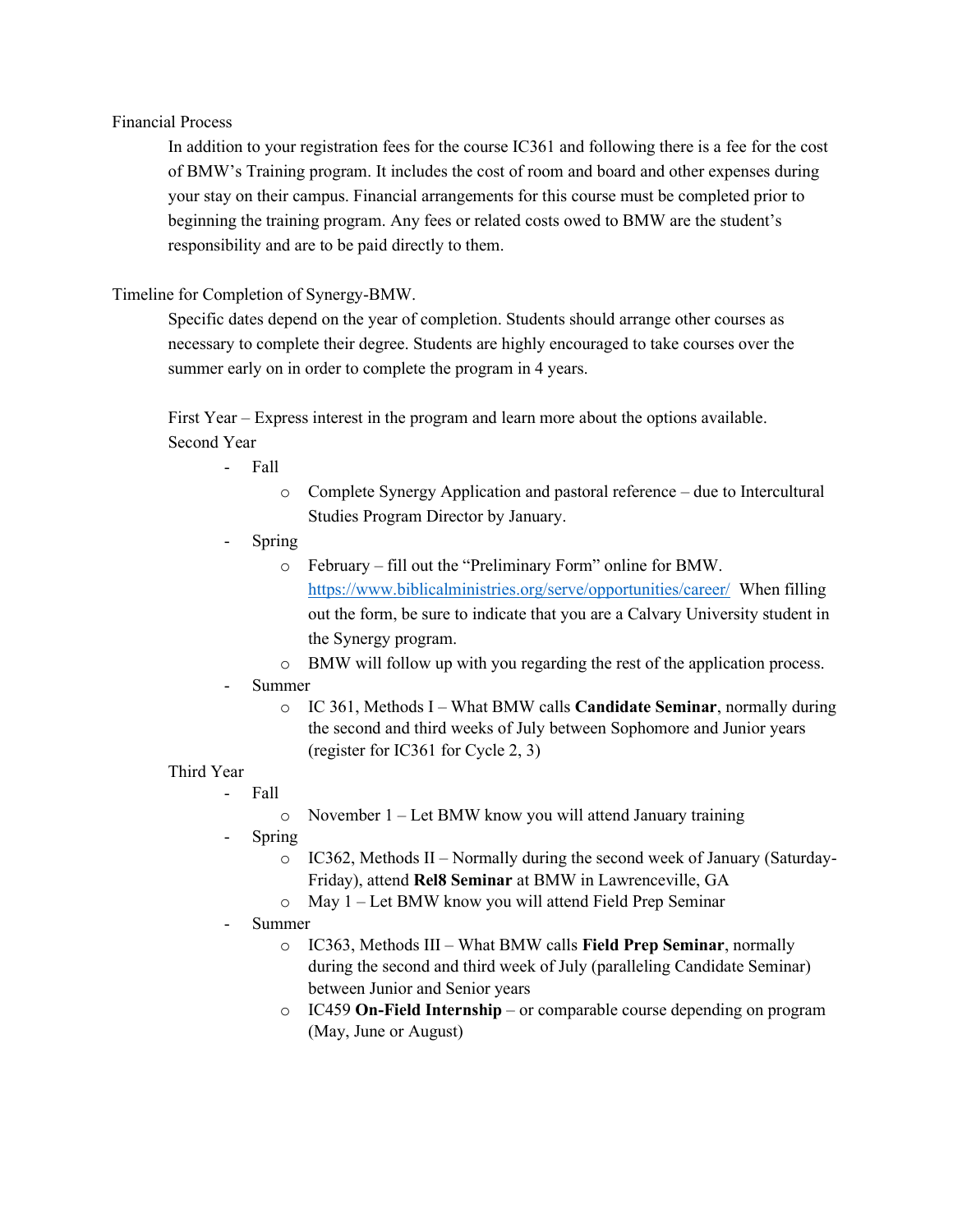

Fourth Year

- IC364, Methods IV Ongoing contact with Ken Heizer, BMW's Area Director for Europe, who is based in Kansas City;
- Support raising
- Finish up Calvary Coursework

Graduate/GO!

Point of contact for student supervision and evaluation.

Ken Heizer Email: kheizer@biblicalministries.org Cell: 913.274.0156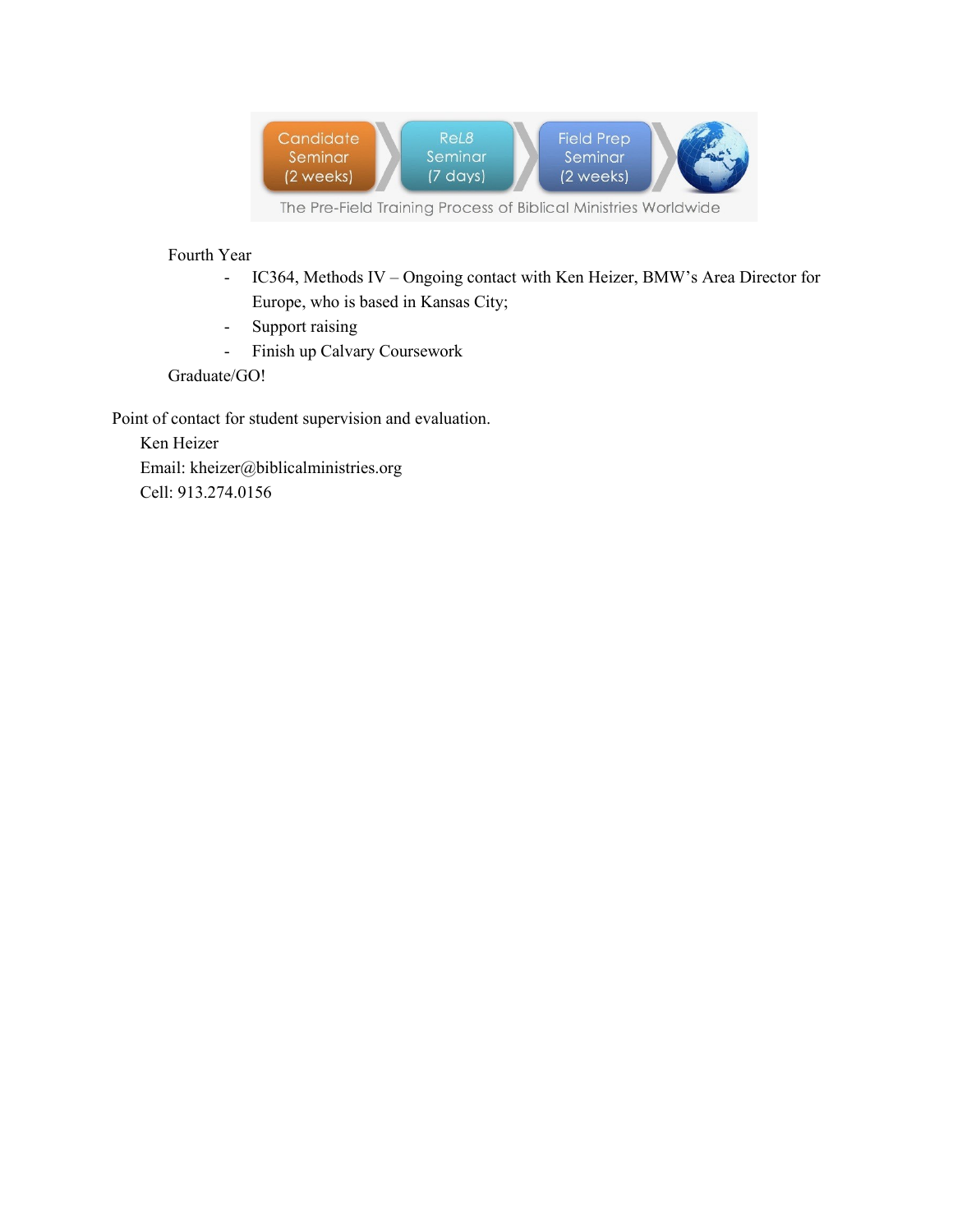### **CALVARY UNIVERSITY STUDENT REQUEST TO PARTICIPATE IN SYNERGY**

|  |  | (To be completed by the student and returned to the IC Program Director for approval) |  |  |
|--|--|---------------------------------------------------------------------------------------|--|--|
|  |  |                                                                                       |  |  |
|  |  |                                                                                       |  |  |

| Student's Name                                                                                         |  |                  |
|--------------------------------------------------------------------------------------------------------|--|------------------|
|                                                                                                        |  | $\mathsf{Zip}\_$ |
|                                                                                                        |  |                  |
|                                                                                                        |  |                  |
| Advisor Approval to include Synergy Option (signature) Date                                            |  |                  |
| <b>Synergy Location:</b>                                                                               |  |                  |
|                                                                                                        |  |                  |
|                                                                                                        |  |                  |
|                                                                                                        |  |                  |
| Synergy Supervisor's Name                                                                              |  |                  |
|                                                                                                        |  |                  |
| Expected Date to Conclude                                                                              |  |                  |
|                                                                                                        |  |                  |
|                                                                                                        |  |                  |
| Are there any special circumstances or limitations imposed by the organization? ______ If so, explain: |  |                  |
| ,我们也不能在这里的人,我们也不能在这里的人,我们也不能在这里的人,我们也不能在这里的人,我们也不能在这里的人,我们也不能在这里的人,我们也不能在这里的人,我们也                      |  |                  |
|                                                                                                        |  |                  |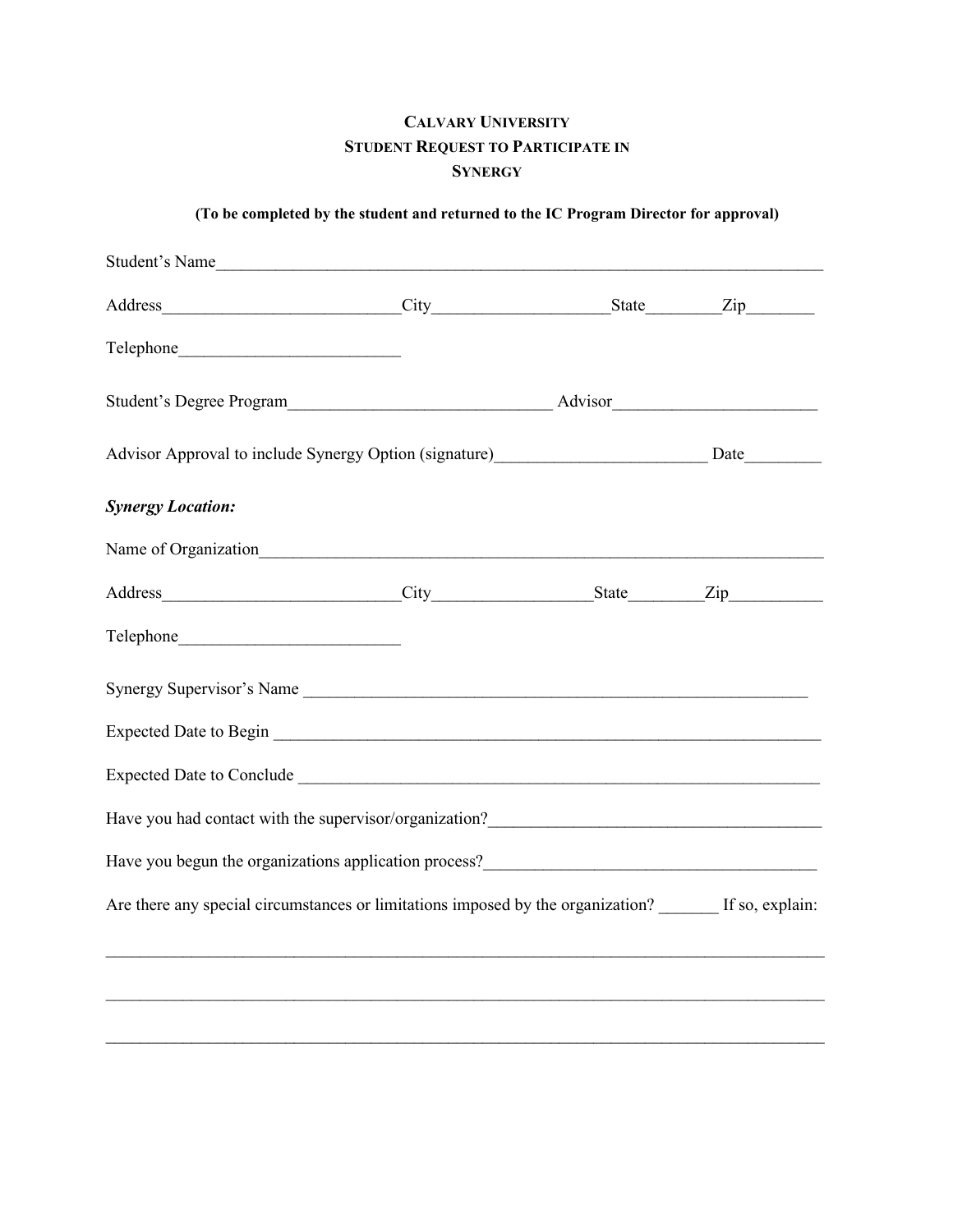What are the student's expectations for this experience?

| Why do you want to complete the Synergy option? What are your future plans?                    |      |
|------------------------------------------------------------------------------------------------|------|
|                                                                                                |      |
|                                                                                                |      |
|                                                                                                |      |
|                                                                                                |      |
|                                                                                                |      |
|                                                                                                |      |
|                                                                                                |      |
|                                                                                                |      |
|                                                                                                |      |
|                                                                                                |      |
|                                                                                                |      |
|                                                                                                |      |
|                                                                                                |      |
|                                                                                                |      |
|                                                                                                |      |
|                                                                                                | Date |
|                                                                                                |      |
|                                                                                                |      |
| ***Must be turned in at the beginning of the Spring Semester of the Students Sophomore Year*** |      |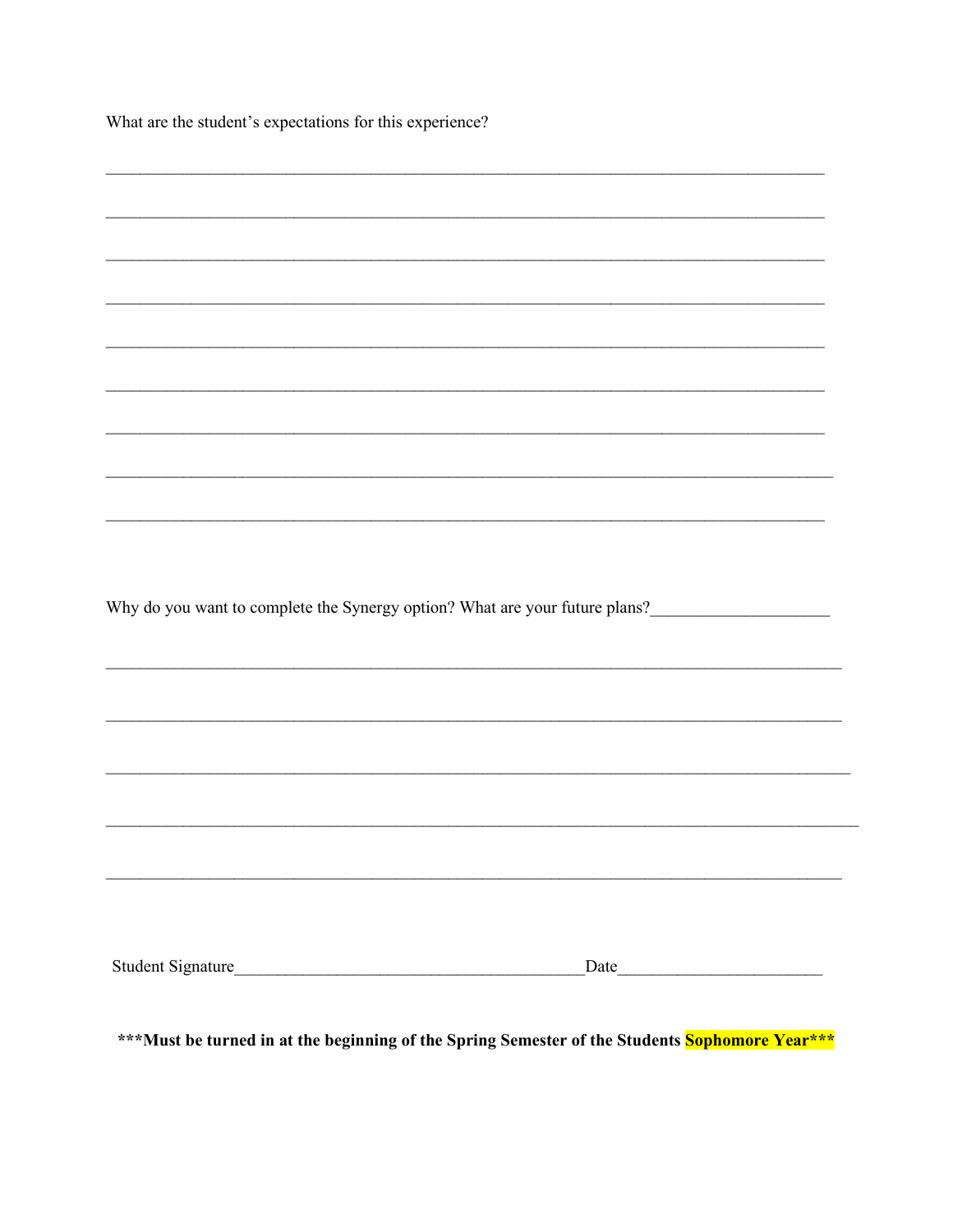

Synergy – Pastoral Reference Applicant's Name To be completed by a pastor, elder, or other Applicant's phone number church leaders who has known the applicant e-mail\_\_\_\_\_\_\_\_\_\_\_\_\_\_\_\_\_\_\_\_\_\_\_\_\_\_\_\_\_\_\_\_\_ for the past year and is not a member of the Applicant's Signature applicant's immediate family



Thank you for filling out this reference form! Your answers are an important part of our decision making process, so we appreciate your careful, honest evaluation. Please give specific support or explanation and do not answer questions you have not observed. Additional comments are appreciated and may be included on a separate sheet of paper.

1. Is the applicant involved in the local church? Explain.

2. How long have you known the applicant, and in what type of relationship?

3. Please explain any problems or issues we should be informed of concerning the applicant (morality, integrity, discipline, or behavior).

 $\mathcal{L}_\text{max} = \mathcal{L}_\text{max} = \mathcal{L}_\text{max} = \mathcal{L}_\text{max} = \mathcal{L}_\text{max} = \mathcal{L}_\text{max} = \mathcal{L}_\text{max} = \mathcal{L}_\text{max} = \mathcal{L}_\text{max} = \mathcal{L}_\text{max} = \mathcal{L}_\text{max} = \mathcal{L}_\text{max} = \mathcal{L}_\text{max} = \mathcal{L}_\text{max} = \mathcal{L}_\text{max} = \mathcal{L}_\text{max} = \mathcal{L}_\text{max} = \mathcal{L}_\text{max} = \mathcal{$ 

 $\mathcal{L}_\text{max} = \mathcal{L}_\text{max} = \mathcal{L}_\text{max} = \mathcal{L}_\text{max} = \mathcal{L}_\text{max} = \mathcal{L}_\text{max} = \mathcal{L}_\text{max} = \mathcal{L}_\text{max} = \mathcal{L}_\text{max} = \mathcal{L}_\text{max} = \mathcal{L}_\text{max} = \mathcal{L}_\text{max} = \mathcal{L}_\text{max} = \mathcal{L}_\text{max} = \mathcal{L}_\text{max} = \mathcal{L}_\text{max} = \mathcal{L}_\text{max} = \mathcal{L}_\text{max} = \mathcal{$ 

 $\_$  , and the set of the set of the set of the set of the set of the set of the set of the set of the set of the set of the set of the set of the set of the set of the set of the set of the set of the set of the set of th

 $\_$  , and the set of the set of the set of the set of the set of the set of the set of the set of the set of the set of the set of the set of the set of the set of the set of the set of the set of the set of the set of th

 $\mathcal{L}_\mathcal{L} = \{ \mathcal{L}_\mathcal{L} = \{ \mathcal{L}_\mathcal{L} = \{ \mathcal{L}_\mathcal{L} = \{ \mathcal{L}_\mathcal{L} = \{ \mathcal{L}_\mathcal{L} = \{ \mathcal{L}_\mathcal{L} = \{ \mathcal{L}_\mathcal{L} = \{ \mathcal{L}_\mathcal{L} = \{ \mathcal{L}_\mathcal{L} = \{ \mathcal{L}_\mathcal{L} = \{ \mathcal{L}_\mathcal{L} = \{ \mathcal{L}_\mathcal{L} = \{ \mathcal{L}_\mathcal{L} = \{ \mathcal{L}_\mathcal{$ 

4. How would you evaluate the relationship between the applicant and his/her family, parents, or guardians?

 $\mathcal{L}_\text{max} = \mathcal{L}_\text{max} = \mathcal{L}_\text{max} = \mathcal{L}_\text{max} = \mathcal{L}_\text{max} = \mathcal{L}_\text{max} = \mathcal{L}_\text{max} = \mathcal{L}_\text{max} = \mathcal{L}_\text{max} = \mathcal{L}_\text{max} = \mathcal{L}_\text{max} = \mathcal{L}_\text{max} = \mathcal{L}_\text{max} = \mathcal{L}_\text{max} = \mathcal{L}_\text{max} = \mathcal{L}_\text{max} = \mathcal{L}_\text{max} = \mathcal{L}_\text{max} = \mathcal{$ 

 $\mathcal{L}_\text{max} = \mathcal{L}_\text{max} = \mathcal{L}_\text{max} = \mathcal{L}_\text{max} = \mathcal{L}_\text{max} = \mathcal{L}_\text{max} = \mathcal{L}_\text{max} = \mathcal{L}_\text{max} = \mathcal{L}_\text{max} = \mathcal{L}_\text{max} = \mathcal{L}_\text{max} = \mathcal{L}_\text{max} = \mathcal{L}_\text{max} = \mathcal{L}_\text{max} = \mathcal{L}_\text{max} = \mathcal{L}_\text{max} = \mathcal{L}_\text{max} = \mathcal{L}_\text{max} = \mathcal{$ 

 $\mathcal{L}_\text{max} = \mathcal{L}_\text{max} = \mathcal{L}_\text{max} = \mathcal{L}_\text{max} = \mathcal{L}_\text{max} = \mathcal{L}_\text{max} = \mathcal{L}_\text{max} = \mathcal{L}_\text{max} = \mathcal{L}_\text{max} = \mathcal{L}_\text{max} = \mathcal{L}_\text{max} = \mathcal{L}_\text{max} = \mathcal{L}_\text{max} = \mathcal{L}_\text{max} = \mathcal{L}_\text{max} = \mathcal{L}_\text{max} = \mathcal{L}_\text{max} = \mathcal{L}_\text{max} = \mathcal{$ 

 $\mathcal{L}_\text{max} = \mathcal{L}_\text{max} = \mathcal{L}_\text{max} = \mathcal{L}_\text{max} = \mathcal{L}_\text{max} = \mathcal{L}_\text{max} = \mathcal{L}_\text{max} = \mathcal{L}_\text{max} = \mathcal{L}_\text{max} = \mathcal{L}_\text{max} = \mathcal{L}_\text{max} = \mathcal{L}_\text{max} = \mathcal{L}_\text{max} = \mathcal{L}_\text{max} = \mathcal{L}_\text{max} = \mathcal{L}_\text{max} = \mathcal{L}_\text{max} = \mathcal{L}_\text{max} = \mathcal{$ 

5. What is the applicant's attitude towards authority and instruction?

6. How does the applicant's life show he/she desires to serve God in whatever vocational field God directs?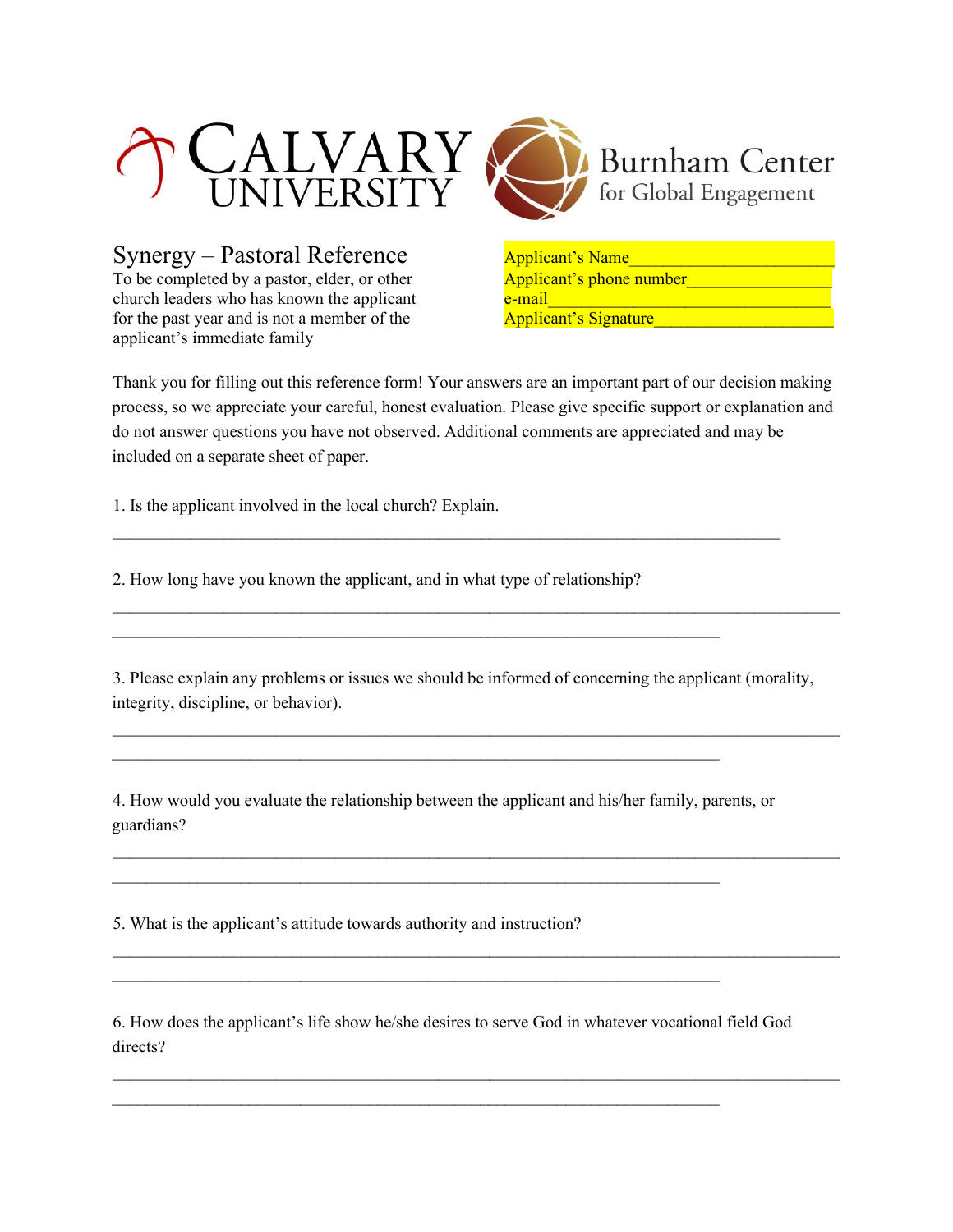7. Why do you think the applicant wants to be involved in cross-cultural ministry?

 $\mathcal{L}_\text{max} = \mathcal{L}_\text{max} = \mathcal{L}_\text{max} = \mathcal{L}_\text{max} = \mathcal{L}_\text{max} = \mathcal{L}_\text{max} = \mathcal{L}_\text{max} = \mathcal{L}_\text{max} = \mathcal{L}_\text{max} = \mathcal{L}_\text{max} = \mathcal{L}_\text{max} = \mathcal{L}_\text{max} = \mathcal{L}_\text{max} = \mathcal{L}_\text{max} = \mathcal{L}_\text{max} = \mathcal{L}_\text{max} = \mathcal{L}_\text{max} = \mathcal{L}_\text{max} = \mathcal{$ 

 $\mathcal{L}_\text{max} = \mathcal{L}_\text{max} = \mathcal{L}_\text{max} = \mathcal{L}_\text{max} = \mathcal{L}_\text{max} = \mathcal{L}_\text{max} = \mathcal{L}_\text{max} = \mathcal{L}_\text{max} = \mathcal{L}_\text{max} = \mathcal{L}_\text{max} = \mathcal{L}_\text{max} = \mathcal{L}_\text{max} = \mathcal{L}_\text{max} = \mathcal{L}_\text{max} = \mathcal{L}_\text{max} = \mathcal{L}_\text{max} = \mathcal{L}_\text{max} = \mathcal{L}_\text{max} = \mathcal{$ 

 $\mathcal{L}_\text{max} = \mathcal{L}_\text{max} = \mathcal{L}_\text{max} = \mathcal{L}_\text{max} = \mathcal{L}_\text{max} = \mathcal{L}_\text{max} = \mathcal{L}_\text{max} = \mathcal{L}_\text{max} = \mathcal{L}_\text{max} = \mathcal{L}_\text{max} = \mathcal{L}_\text{max} = \mathcal{L}_\text{max} = \mathcal{L}_\text{max} = \mathcal{L}_\text{max} = \mathcal{L}_\text{max} = \mathcal{L}_\text{max} = \mathcal{L}_\text{max} = \mathcal{L}_\text{max} = \mathcal{$ 

 $\_$  , and the set of the set of the set of the set of the set of the set of the set of the set of the set of the set of the set of the set of the set of the set of the set of the set of the set of the set of the set of th

8. Has the applicant shown interest in cross-cultural ministry before? Explain.

9. Does the applicant indicate a desire to share the gospel with others?

10. Would you recommend the applicant for cross-cultural ministry training at this time? Yes No, Explain.

 $\mathcal{L}_\text{max} = \mathcal{L}_\text{max} = \mathcal{L}_\text{max} = \mathcal{L}_\text{max} = \mathcal{L}_\text{max} = \mathcal{L}_\text{max} = \mathcal{L}_\text{max} = \mathcal{L}_\text{max} = \mathcal{L}_\text{max} = \mathcal{L}_\text{max} = \mathcal{L}_\text{max} = \mathcal{L}_\text{max} = \mathcal{L}_\text{max} = \mathcal{L}_\text{max} = \mathcal{L}_\text{max} = \mathcal{L}_\text{max} = \mathcal{L}_\text{max} = \mathcal{L}_\text{max} = \mathcal{$ 

 $\mathcal{L}_\text{max} = \mathcal{L}_\text{max} = \mathcal{L}_\text{max} = \mathcal{L}_\text{max} = \mathcal{L}_\text{max} = \mathcal{L}_\text{max} = \mathcal{L}_\text{max} = \mathcal{L}_\text{max} = \mathcal{L}_\text{max} = \mathcal{L}_\text{max} = \mathcal{L}_\text{max} = \mathcal{L}_\text{max} = \mathcal{L}_\text{max} = \mathcal{L}_\text{max} = \mathcal{L}_\text{max} = \mathcal{L}_\text{max} = \mathcal{L}_\text{max} = \mathcal{L}_\text{max} = \mathcal{$ 

 $\mathcal{L}_\text{max} = \mathcal{L}_\text{max} = \mathcal{L}_\text{max} = \mathcal{L}_\text{max} = \mathcal{L}_\text{max} = \mathcal{L}_\text{max} = \mathcal{L}_\text{max} = \mathcal{L}_\text{max} = \mathcal{L}_\text{max} = \mathcal{L}_\text{max} = \mathcal{L}_\text{max} = \mathcal{L}_\text{max} = \mathcal{L}_\text{max} = \mathcal{L}_\text{max} = \mathcal{L}_\text{max} = \mathcal{L}_\text{max} = \mathcal{L}_\text{max} = \mathcal{L}_\text{max} = \mathcal{$ 

 $\mathcal{L}_\text{max}$  , and the contract of the contract of the contract of the contract of the contract of the contract of

11. What kind of church support (not financial) is available to the applicant as he/she begins preparation for missions ministry?

 $\mathcal{L}_\text{max} = \mathcal{L}_\text{max} = \mathcal{L}_\text{max} = \mathcal{L}_\text{max} = \mathcal{L}_\text{max} = \mathcal{L}_\text{max} = \mathcal{L}_\text{max} = \mathcal{L}_\text{max} = \mathcal{L}_\text{max} = \mathcal{L}_\text{max} = \mathcal{L}_\text{max} = \mathcal{L}_\text{max} = \mathcal{L}_\text{max} = \mathcal{L}_\text{max} = \mathcal{L}_\text{max} = \mathcal{L}_\text{max} = \mathcal{L}_\text{max} = \mathcal{L}_\text{max} = \mathcal{$ 

 $\mathcal{L}_\text{max} = \mathcal{L}_\text{max} = \mathcal{L}_\text{max} = \mathcal{L}_\text{max} = \mathcal{L}_\text{max} = \mathcal{L}_\text{max} = \mathcal{L}_\text{max} = \mathcal{L}_\text{max} = \mathcal{L}_\text{max} = \mathcal{L}_\text{max} = \mathcal{L}_\text{max} = \mathcal{L}_\text{max} = \mathcal{L}_\text{max} = \mathcal{L}_\text{max} = \mathcal{L}_\text{max} = \mathcal{L}_\text{max} = \mathcal{L}_\text{max} = \mathcal{L}_\text{max} = \mathcal{$ 

12. Would you or your church be interested in more information about preparing individuals for missions ministry?

 $\mathcal{L}_\text{max} = \mathcal{L}_\text{max} = \mathcal{L}_\text{max} = \mathcal{L}_\text{max} = \mathcal{L}_\text{max} = \mathcal{L}_\text{max} = \mathcal{L}_\text{max} = \mathcal{L}_\text{max} = \mathcal{L}_\text{max} = \mathcal{L}_\text{max} = \mathcal{L}_\text{max} = \mathcal{L}_\text{max} = \mathcal{L}_\text{max} = \mathcal{L}_\text{max} = \mathcal{L}_\text{max} = \mathcal{L}_\text{max} = \mathcal{L}_\text{max} = \mathcal{L}_\text{max} = \mathcal{$ 

| Signature           | Name(printed) |
|---------------------|---------------|
| Address             | City          |
| State<br><b>ZIP</b> |               |
| Phone               | Email         |
| Date                |               |
| Church Name         |               |
| Church Phone        |               |

Mail to: Director Burnham Center for Global Engagement • Calvary University • 15800 Calvary Road • Kansas City, MO 64147-1341 • (816) 322-5152 ext 1353 • missions@calvary.edu • www.calvary.edu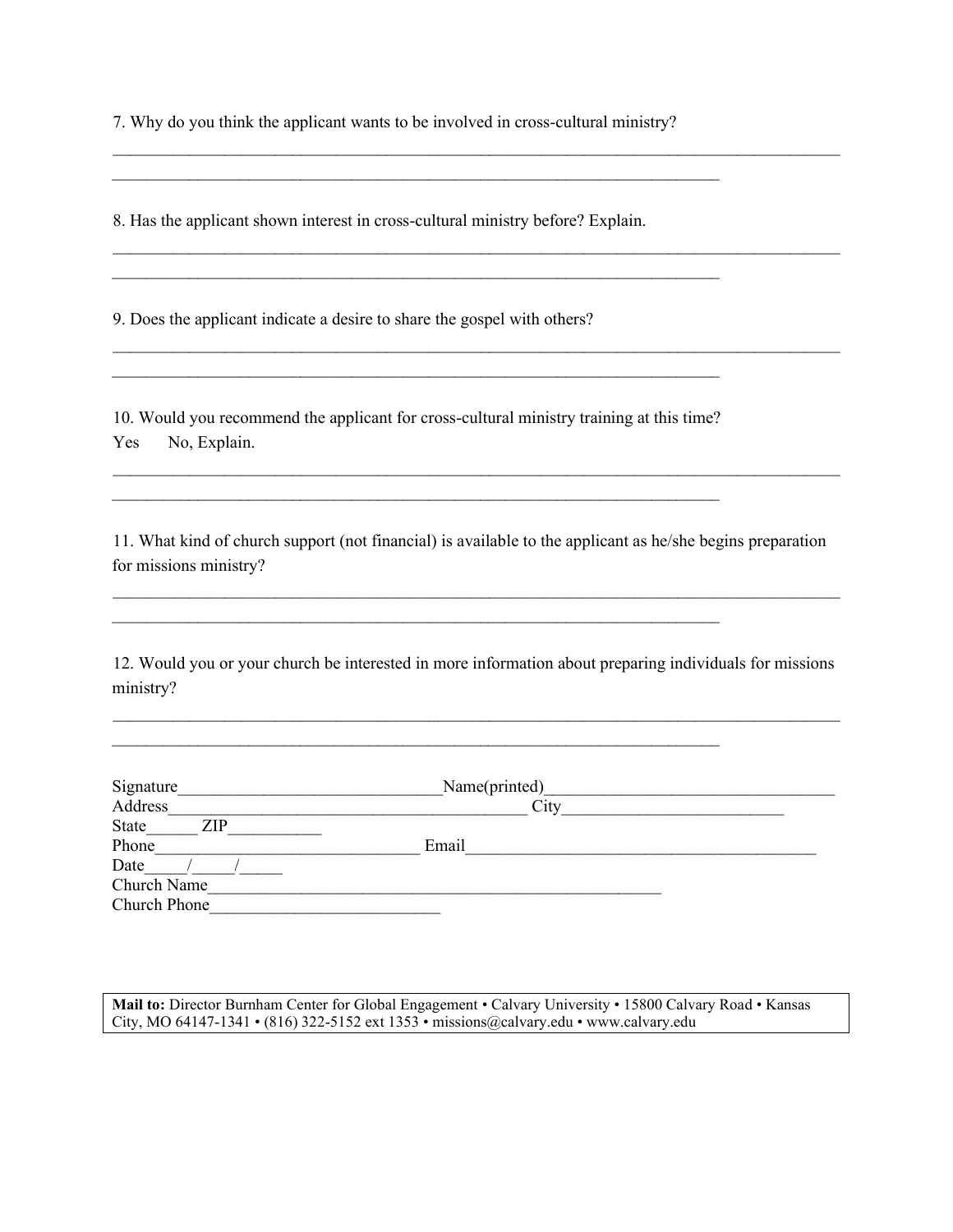## **CALVARY UNIVERSITY SUPERVISORS APPROVAL FOR SYNERGY**

| List other Significant training, experience, or positions you have had: ____________________________                                                                  |  |  |  |  |
|-----------------------------------------------------------------------------------------------------------------------------------------------------------------------|--|--|--|--|
| ,我们也不能在这里的人,我们也不能在这里的人,我们也不能在这里的人,我们也不能在这里的人,我们也不能在这里的人,我们也不能在这里的人,我们也不能在这里的人,我们也                                                                                     |  |  |  |  |
|                                                                                                                                                                       |  |  |  |  |
| ,我们也不能在这里的人,我们也不能在这里的人,我们也不能在这里的人,我们也不能在这里的人,我们也不能在这里的人,我们也不能在这里的人,我们也不能在这里的人,我们也                                                                                     |  |  |  |  |
|                                                                                                                                                                       |  |  |  |  |
|                                                                                                                                                                       |  |  |  |  |
| ,我们也不能在这里的人,我们也不能在这里的人,我们也不能在这里的人,我们也不能在这里的人,我们也不能在这里的人,我们也不能在这里的人,我们也不能在这里的人,我们也<br>,我们也不能在这里的人,我们也不能在这里的人,我们也不能不能不能不能不能不能不能不能不能不能不能不能。""我们的人,我们也不能不能不能不能不能不能不能不能不能不 |  |  |  |  |
|                                                                                                                                                                       |  |  |  |  |
|                                                                                                                                                                       |  |  |  |  |

Please attach a copy of the tentative schedule for your Candidate Orientation or other program. Include any assignments that the student will be given as these will be factored into the student's overall grade.

Names of additional staff who will be involved in the training program, if any:

| Name | Position |
|------|----------|
| Name | Position |
| Name | Position |